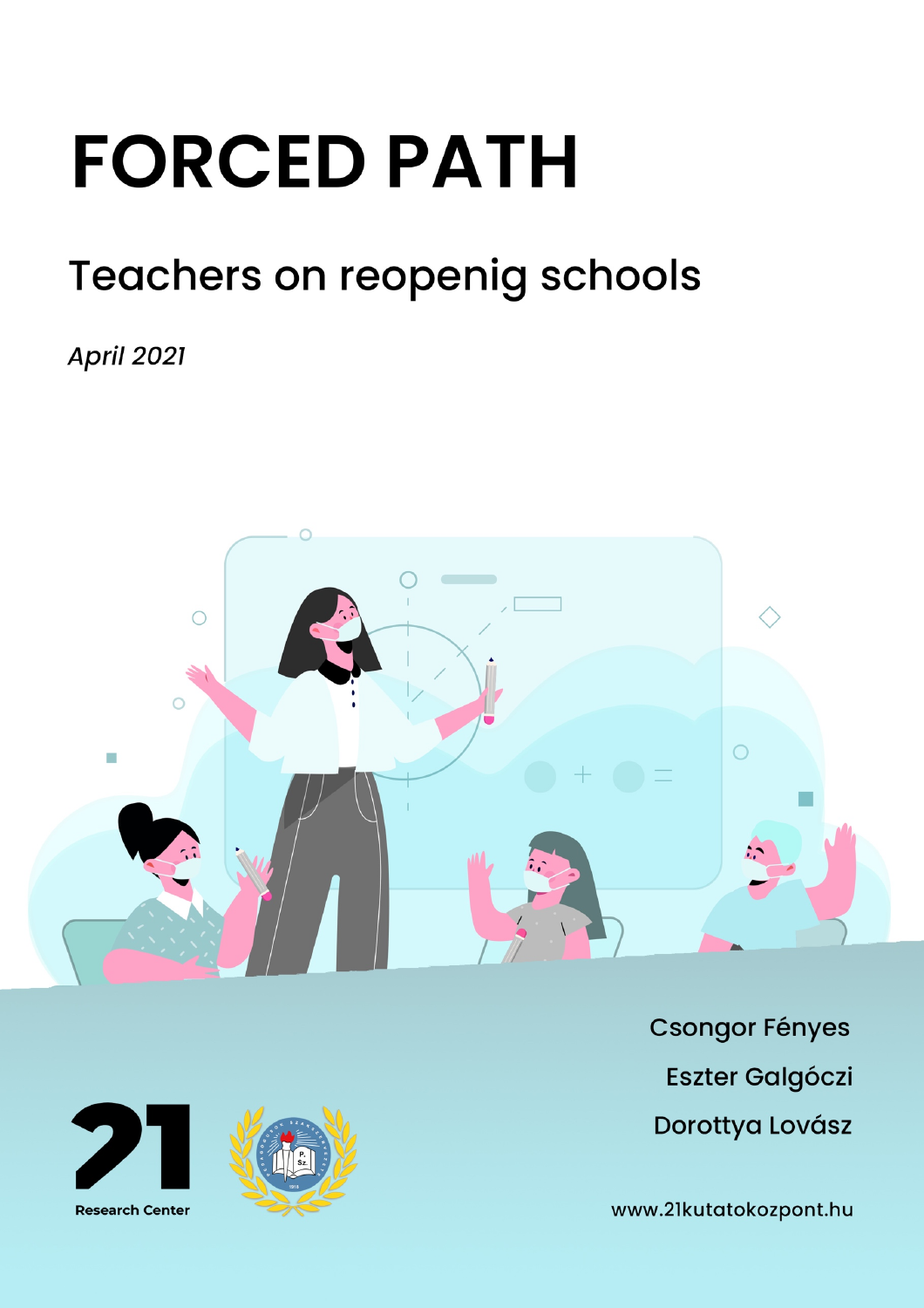

# **Research history, frame of data collection**

The 21 Research Center concluded an online, large-sampled, cross-sectional research in cooperation with the Pedagógusok Szakszervezete - (PSZ)<sup>1</sup> again, after having concluded a similar one in January of 2021. The primary aim of the study was to gain insight on the opinion of teachers regarding the planned reopening in Spring of 2021. In addition, to unpack which possible scenarios do they find most secure?

The online questionnaire was available between April 5 (8 pm) and 11 (6 pm) through a secure link. The research design and data analysis was done by analysts of the 21 Research Center, while the dissemination was done by designated members of PSZ. The questionnaire included 10 questions, which took 3,5 minutes on average to fill out and received 9529 valid responses. The inclination to participate had been dynamic throughout the 6 days of data collection, despite of the government's decision on April 9 not to open particular educational institutions (such as high schools) on April 19. The sample bias due to online sampling has been corrected by the analysts of the 21 Research Center, by weighting the datadataset based on data of the Hungarian Central Statistical Office and the Hungarian Academy of Sciences from 2019. The adjusted sample represents the opinion of teachers working in Hungary along three dimensions (age, region, type of

<sup>&</sup>lt;sup>1</sup> National Teachers Union of Hungary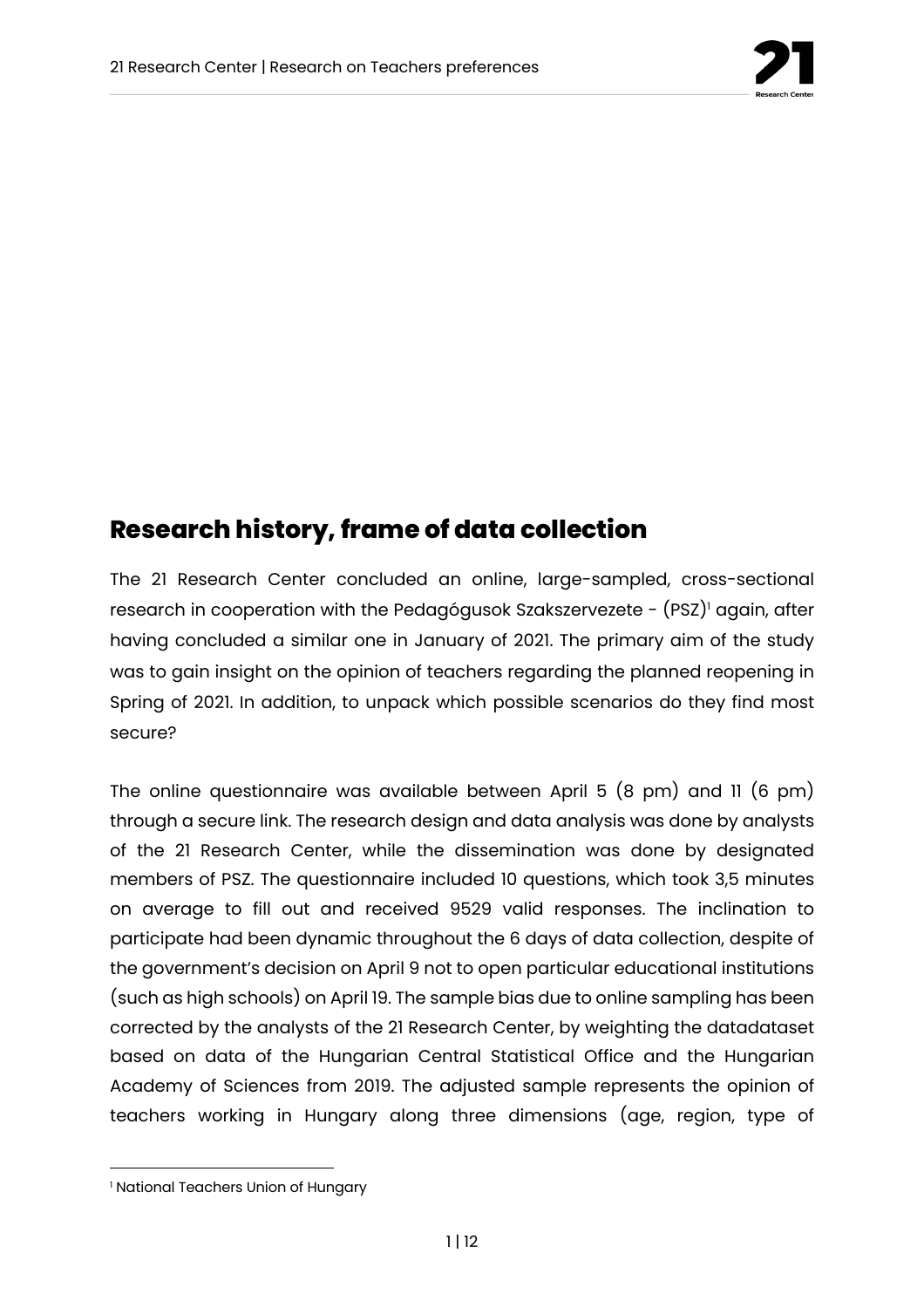

institution). In the following analysis we present the most important findings of the research regarding the opinion of teachers on reopening, their cooperation and sense of security.

At the time of designing and distributing the questionnaire we were in the belief that the planned reopening on April 19 will affect all types of public educational institutions without exception. $2$ 

According to our findings, the overwhelming majority of teachers (87%) does not support the planned reopening of educational institutions on April 19, while 7 percent agrees with it. To have a better understanding of teachers' attitude on reopening, we presented seven possible alternatives (Figure 1.) and asked them to decide if they agree with the statements of each option. Most of the respondents (49%) agreed with the statement, that "*Educational institutions should reopen, if the number of infected people weekly is less than 100 in 100 000 residents of the country".* We presented several options that offered the opportunity of gradual reopening with different conditions. Third of the respondents agreed with the statement *"They should open gradually from April 19, considering regional infection rates",* while more than a quarter of respondents (27%) said, that *"Institutions should open gradually, kindergarten, primary school and EGYMI3 on April 19, secondary school, high school and vocational education and training in the second week of May*". Less than third of the respondents (29%) agree with a later reopening of all educational institutions in May. It is clear that teachers do not fully despise the thought of reopening: although 46 percent of teachers reject the idea of high schools going back to in-person education, 31 percent said that high schools should open if Hungary's coronavirus curve starts to flatten and society reaches the ideal rate of vaccination. This is underpinned by the result that less than third of the teachers think that none of the educational institutions should open in the current school year.

<sup>&</sup>lt;sup>2</sup> Since then the Prime Minister announced on April 9 that online education will continue to remainin high schools.

<sup>3</sup> Unified Special Education Methodology Centre.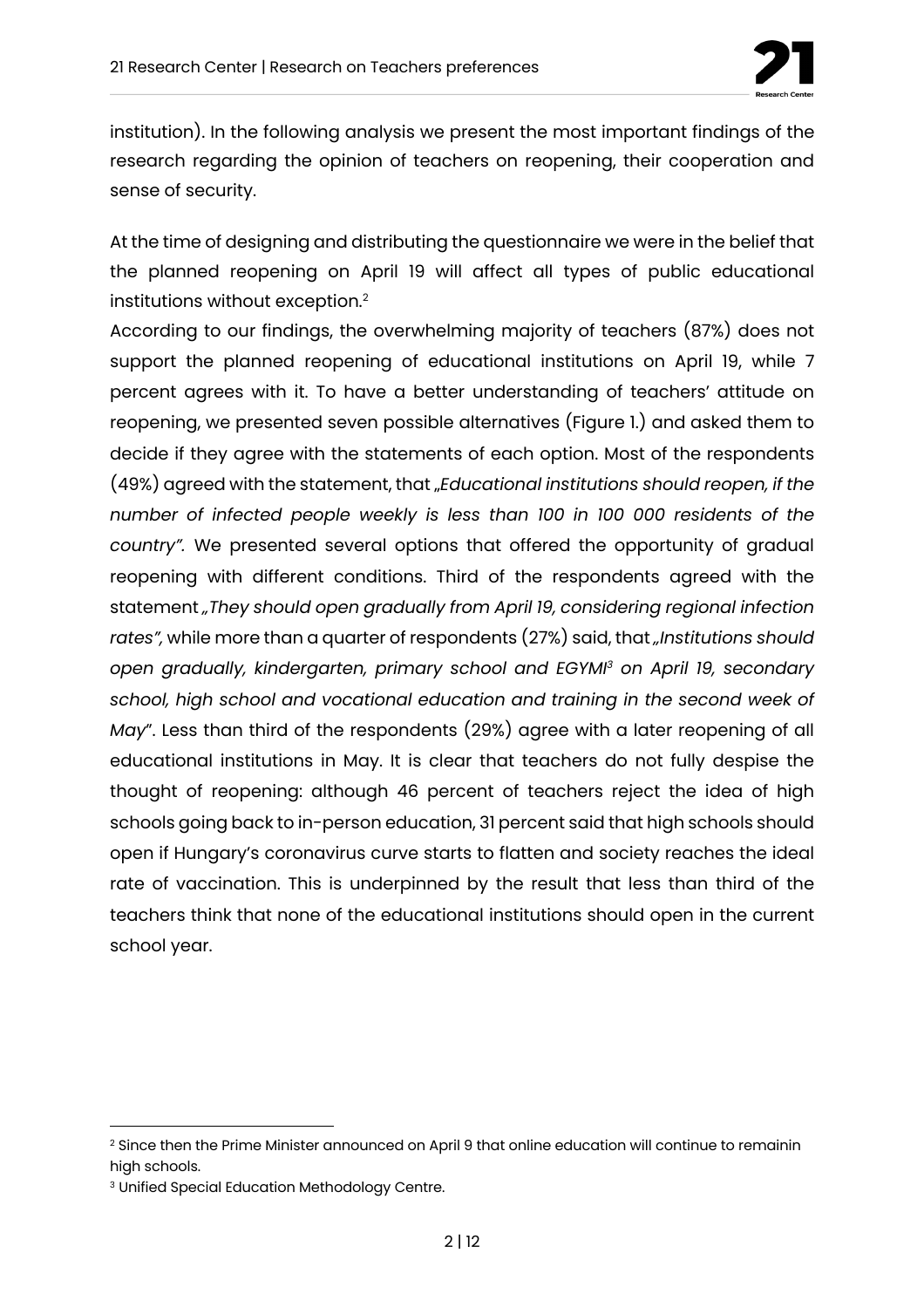

#### Figure 1. Alternatives to reopening



**Source**: Research on the planned reopening among Hungarian educators April 2021, n = 9529, percent, own calculation.

There is no doubt that the plan of reopening on April 19 is generally rejected among Hungarian teachers. However, they are divided on the possible time of reopening and the conditions of going back to face-to-face teaching (e. g. what kind of epidemiological and societal conditions are needed). Most of the educators could not decide between particular alternatives, such as reopening in the future, gradual reopening or full rejection of reopening. Thus, teachers does not have a collective and definite standpoint on reopening that the majority would support. Certanly, individual decisions and opinions might be influenced by a lot of effects that are in many cases hard to identify. These are for instance (i) whether they have received a vaccination, and if so, had their immunity been developed, (ii) their success in adapting to the new circumstances of digital education, the chances of themselves and their students dropping out from the system, (iii) and of course the mental health of both the educators and their students.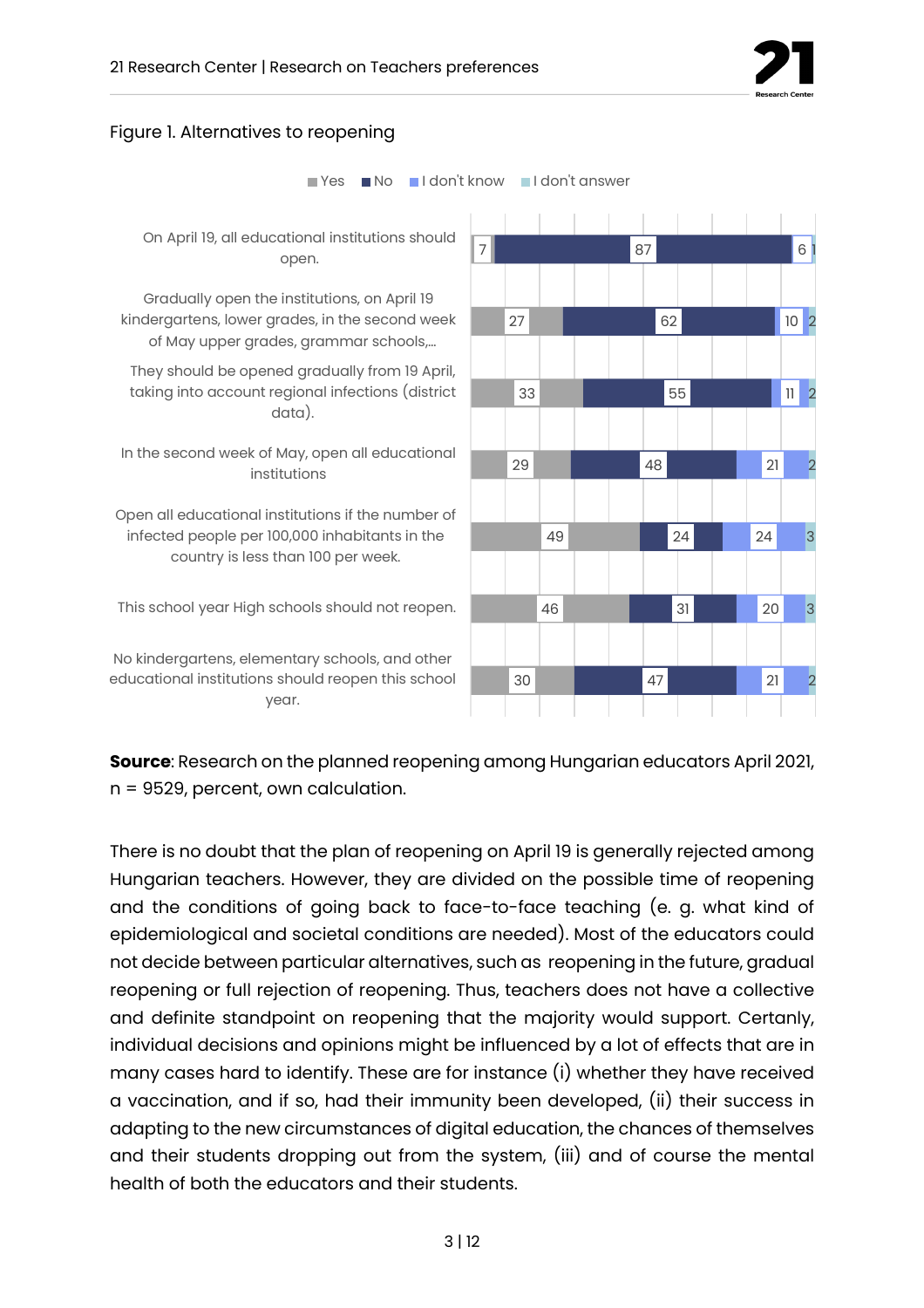

### **Reopening on April 19**

In the survey we also asked teachers what they would do in case of reopening at the end of April.4 More than half of the respondents (54%) said that they would return to their workplace and would hold their classes in case of the planned in-person education. The second most popular alternative was that they would prefer to continue digital education (21%), and almost 20 percent said that they would deny face-to-face teaching to some extent and time if they had to go back to in-person education on April 19 (e. g. going on sick pay, taking leave, denying working). Almos 7 percent gave an different answer, when we asked them to write their opinion in their own words. Most of the respondents chose that they would prefer blended teaching, or repeated one alternative that was previously offered (stay at home in digital education until the pandemic declines or some kind of immunity forms between their students and their family). There are some teachers who would like to go back to in-person education following strict rules, such as everyday testing, body temperature measurement or mandatory use of masks.



#### Figure 2. Willingness of teachers to reopen by institutional type

**Source**: Research on the planned reopening among Hungarian educators, n = 9529, percent, own calculation.

<sup>4</sup> Because the Hungarian goverment was determined to open schools and kindergardens at April the 19th. For more informations see bellow: https://www.reuters.com/article/us-health-coronavirushungary-sports-idUSKBN2BV1AS.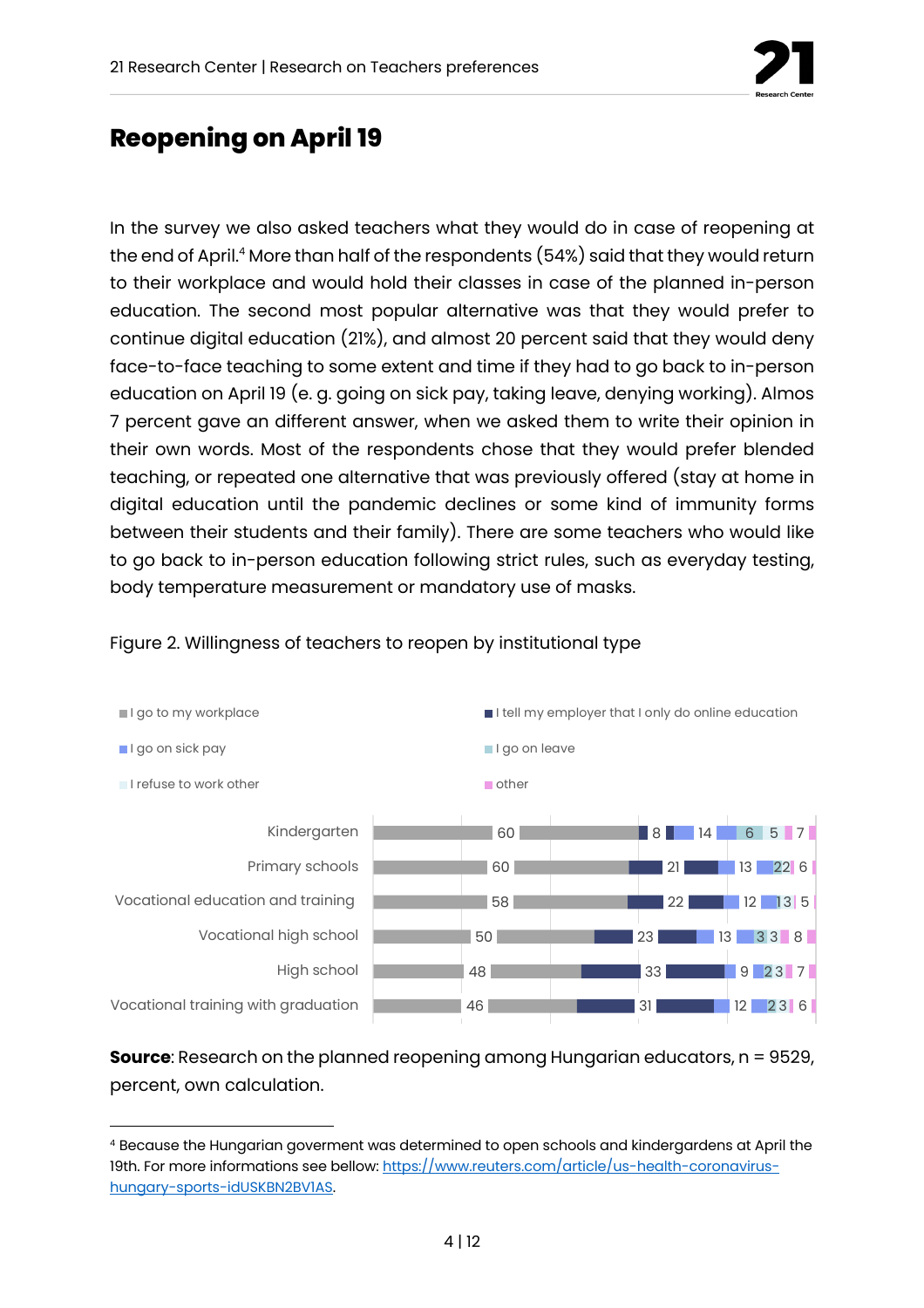

The different opinions of teachers on face-to-face teaching is affected by the type of educational institution: in institutions where digital learning is harder to pursue (e. g. due to the age of students, the necessity of presence), the ratio of teachers who would like to continue to teach in-person from April 19 is higher. 60 percent of kindergarten-, primary school-, and vocational school teachers would go into their workplace on April 19. On the other hand, this ratio is less by ten percentage points (50%) in the case of vocational high school teachers, while only 48 percent in the case of high school teachers and 46 percent among teachers in vocational training with graduation.

Teachers working in all types of institutions like the idea of teaching outside the classroom, except for kindergarten teachers. Research results highlight that in those types of institutions (high school, vocational education) where digital learning has worked better in the last year, teachers would like to continue teaching online more than teachers in other institutions. This leads to the conclusion that teachers working in these types of institutions have probably got used to and become comfortable with online teaching. This research finding is supported by the result that teachers working in secondary level institutions are less likely to protest, while 25 percent of kindergarten teachers would opt for some kind of refusal to work on April 19.



#### Figure 3. Teachers' desire to reopen by region

**Source**: Research on the planned reopening among Hungarian educators, n = 9529, percent, own calculation.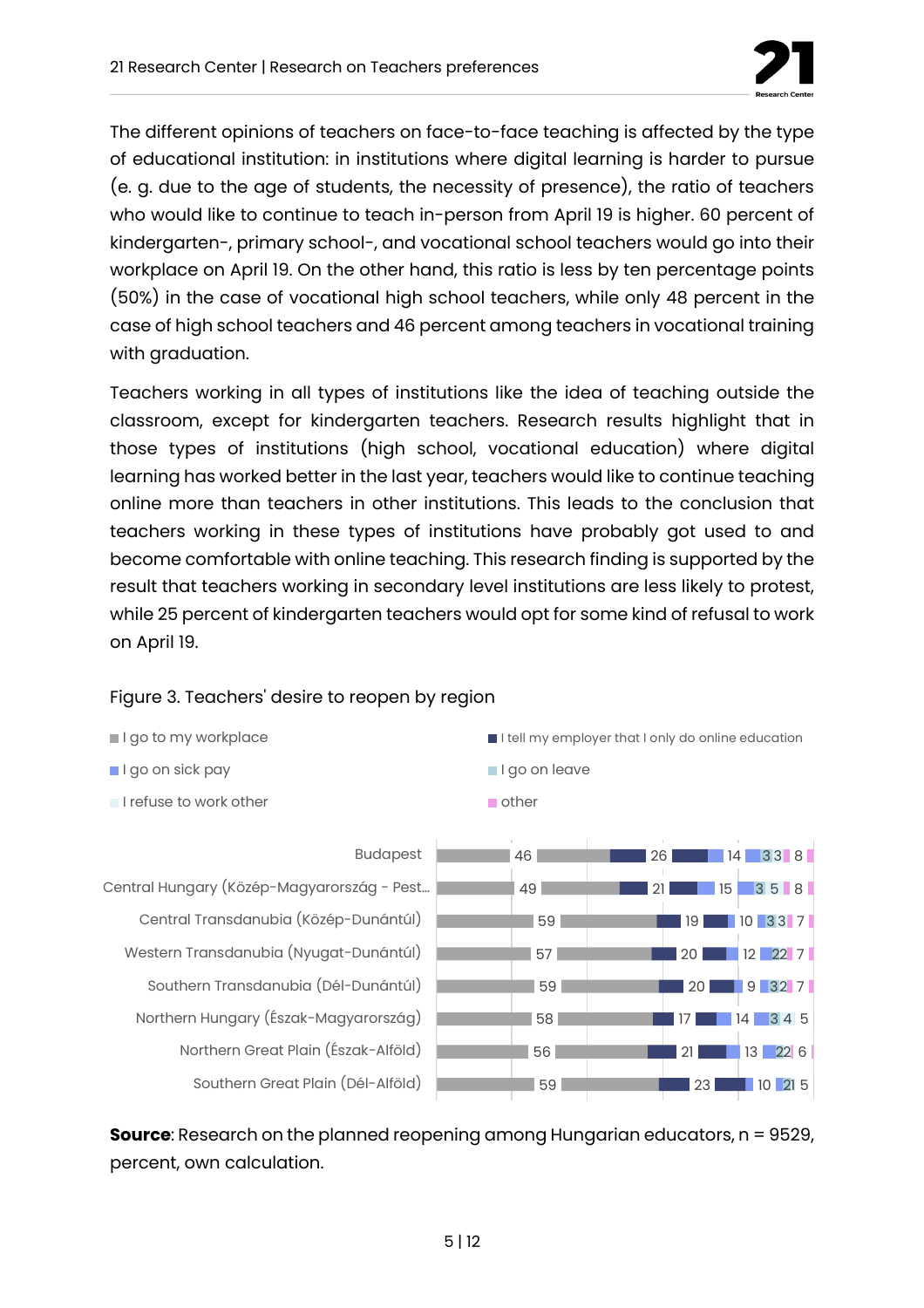

Regional differences offer little explanation for the opinion of teachers on how education should continue. An exceptions are teachers working in the capital and Central-Hungary: less than half of them (46-49%) said that they would go back to face-to-face teaching on April 19. Carrying on with online teaching is the most popular amongst teachers from Budapest. Whilst for teachers from Pest county the idea of denying teaching is a bit more popular, in case they had to go back to inperson education on the 19<sup>th</sup> of April. Ratios are similar in other regions of the country, roughly every sixth teacher would go back to face-to-face teaching on April 19, every fifth would tell their employer that they would like to stay in digital teaching, while the remaning 15-21 percent would take a leave, go on pay sick or deny working.

The older the teacher and therefore the more endangered they are, the less they would go back to face-to-face teaching. Less than half of respondents over 60 would go into their workplace in case of reopening, whereas 60 percent of the youngest age group (18-29 years old) would do the same. The results of the 2021 January study showed that older teachers had the least digital competency to complete their work via online learning. However, those who had little digital capital (based on self-declaration), are in fact who prefer to stay in online learning the most: more than every fifth respondent (amongst those older than 60) said that they would only teach outside of the classroom in case of reopening. All in all, older teachers would stay at digital teaching in order to protect themselves, their students and their environment, in spite of having difficulties in adopting and getting used to this educational method.



#### Figure 4. Teachers' willingness to reopen by age group

**Source**: Research on the planned reopening among Hungarian educators, n = 9529, percent, own calculation.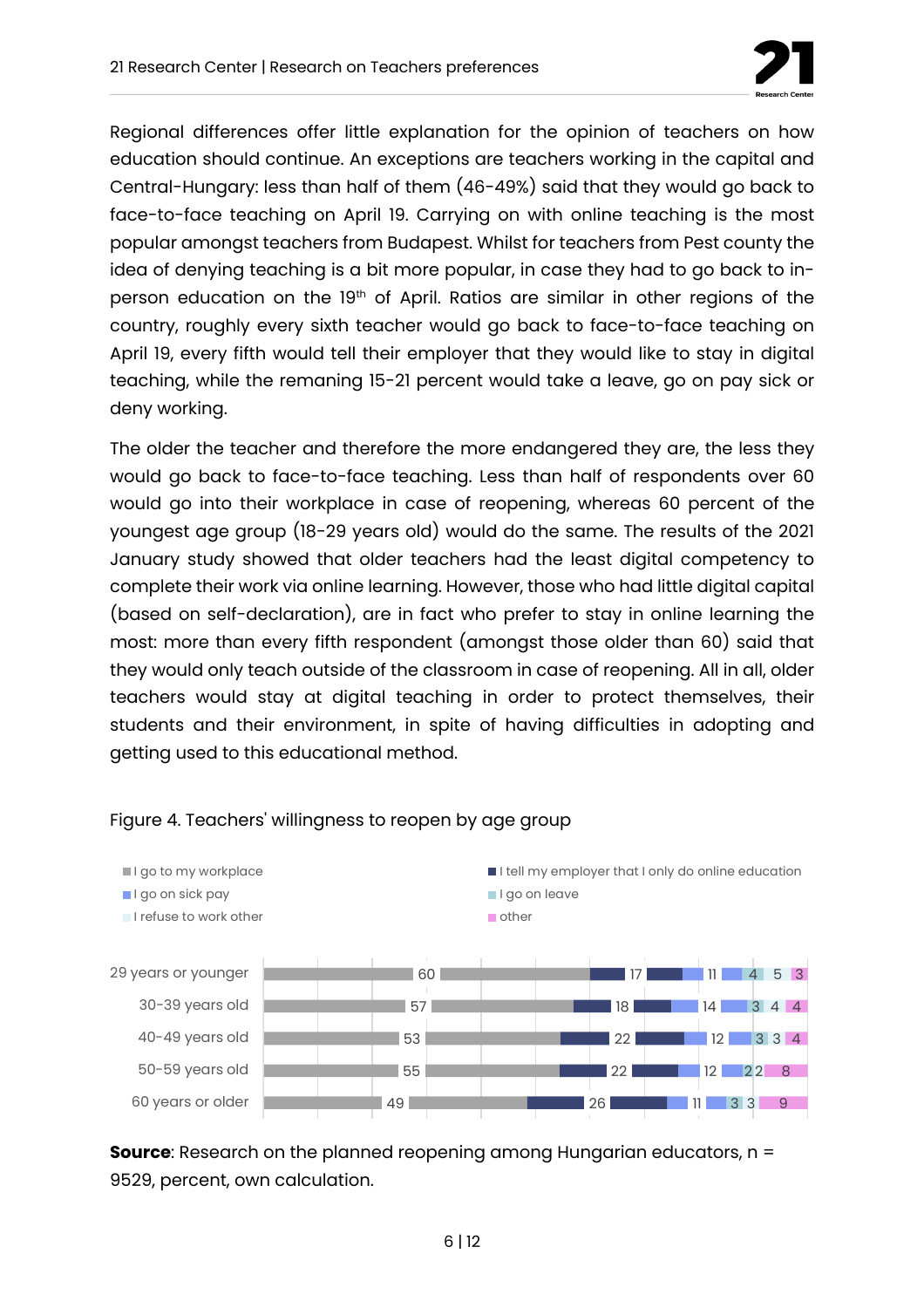

The potential denial of returning to the classroom on 19 April is not dependent on age: even the oldest bracket (60 and older) has 17% that considers it as a feasible option. The type of the educational institution has a more significant effect on the probability of denial. Teachers are the most likely to oppose the return to offline education are those who work in institutions where it is more problematic to comply with the safety regulations and keep a safe distance from the students e.g. due to small classroom space, such as special rooms for workshops common in schools offering vocational training.

In the survey we also asked whether the teachers have been vaccinated, and if so, the date of the vaccination and the type of the vaccine. The findings show that the rate of vaccination is positively correlated with the willingness of returning to inperson teaching. The survey measured the vaccination coverage: we identified 8 categories indicating the vaccination status of the teachers in Hungary. Only a narrow percentage has been vaccinated with both doses (7%) and 15 percent have received the first vaccine dose between 1 and 3 April. Most of the teachers (33%) received their first dose between 1 and 3 April, a further 20% received it a week later (between 9 and 11 April). 5 percent of the teachers have registered for the vaccine but have not been notified yet and a further 3% is considering the registration. Only 6% have not shown any willingness to register for the vaccine and a further 9% is waiting for the end of their current immunity - due to past infection - before claiming vaccination.

The teachers having received both of the vaccine doses are more likely (70%) to return to in-person education after 19 April. However, this willingness decreases as the level of vaccination lowers (e.g. vaccinated with the first dose; registered but have not been vaccinated). The rate is particularly low (36%) among those that are registered but have not been notified yet.

# **Perceived safety**

The survey measured the teachers' sense of perceived safety regarding the reopening with the following question: *"How safe would you feel at work following the planned reopening after April 19, 2021?".* Based on the answers, the perceived safety of the teachers would be eminently low in case they were required to return to in-person education after April 19: 74% of the teachers would feel rather or very unsafe. Only 10% answered that they would feel rather or completely safe and 16%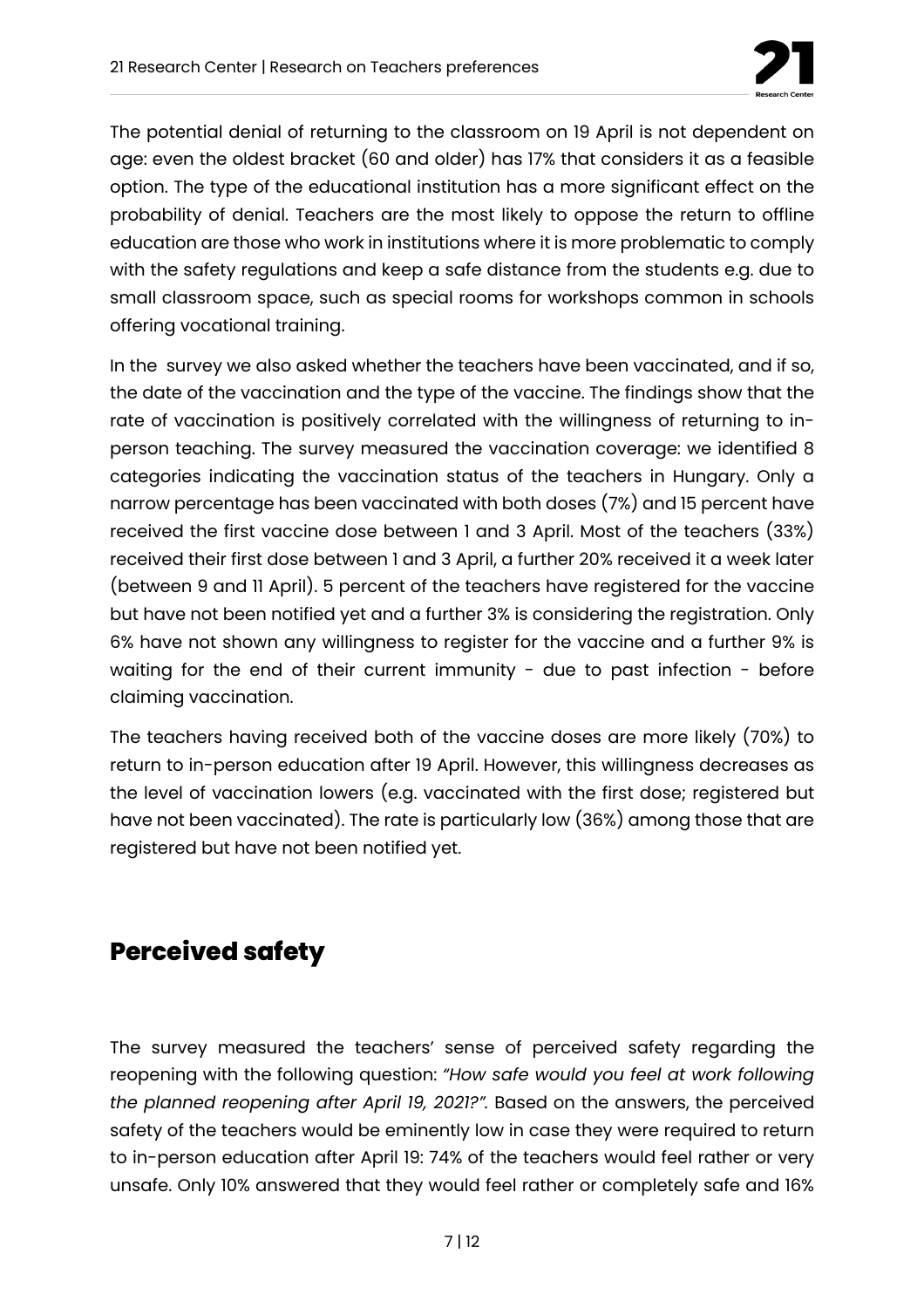

could not make a decision and opted for the median (3) value. The results of the survey show that the perceived safety is somewhat higher among those teachers that would return to offline, in-person education after the reopening of April 19.

The teachers' sense of perceived safety varies across regions. The perceived safety of those who prefer digital education - the teachers from Budapest and Pest county - is somewhat lower (76% and 78% would not feel safe) than the teachers from other regions. This presumably contributes to their decision to continue the digital education even in the case of school reopening.

Broken down by age, the results suggest that the teachers aged 40-49 have the lowest sense of safety: 78% would feel rather or very unsafe in the case of in-person education. 69% of the teachers in the oldest age bracket (60 and older) would feel rather or very unsafe in the case of returning to in-person education and approximately one-fifth (19%) opted for the median value, which suggests that they were unable to come to a definitive decision. The rate of vaccination coverage is presumably higher in this age bracket, which is likely to increase their sense of safety. However, the overwhelming majority agreed that they would not feel safe if they had to return to in-person education, which is also indicated by the low level of answers (12%) marking the values of 4 (completely safe) and 5 (rather safe) on the scale.



#### Figure 5. Teachers' sense of security by age group

**Source**: Research on the planned reopening among Hungarian educators, n = 9529, percent, own calculation.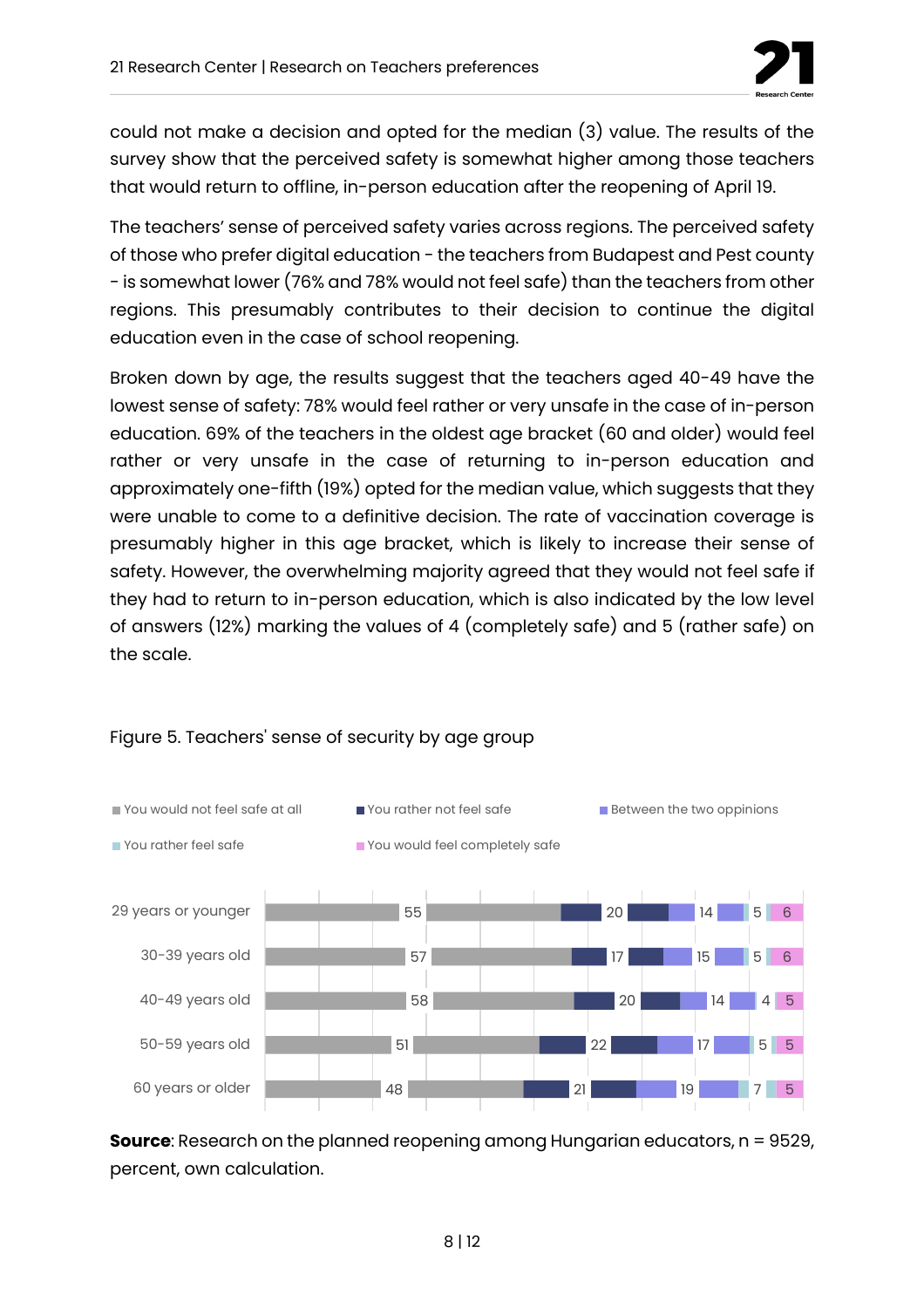

Teachers working at institutions where it is challenging to comply with the safety regulations are the most concerned about returning to school from a safety perspective. There is no significant difference among institution types, the measured patterns are similar in the different types of educational institutions: 78% of kindergarten teachers, 77% of vocational secondary school teachers and 80% of vocational education teachers agreed that they would feel rather or very unsafe returning to in-person education after April 19.

#### Figure 6. Teachers' sense of security in the type of institution

- I wouldn't feel my students safe at all III I'd rather not feel safe my students
- Between the two oppinion **I would feel my students safe**
- I'd feel completely safe for my students



**Source**: Research on the planned reopening among Hungarian educators, n = 9529, percent, own calculation.

Based on the results, the perceived safety of educators is mainly influenced by whether they have been vaccinated, the number of received doses and the date of vaccination.

Based on the survey conducted between April 5 and 11, 2021, the sense of safety is the highest among the educators that have been vaccinated with both doses by the time of the data collection. There is a lower rate of educators among them that would feel rather or very unsafe in the offline classroom. However, even the teachers that have already got vaccinated with both doses have a 57% share that would not feel in the case of in-person education after April 19. It has strong indicative value that 22% of the educators have received both vaccine doses - and consequently enjoying immunity - couldn't manage to make a definitive decision regarding their sense of security in the case of in-person education and marked the median value.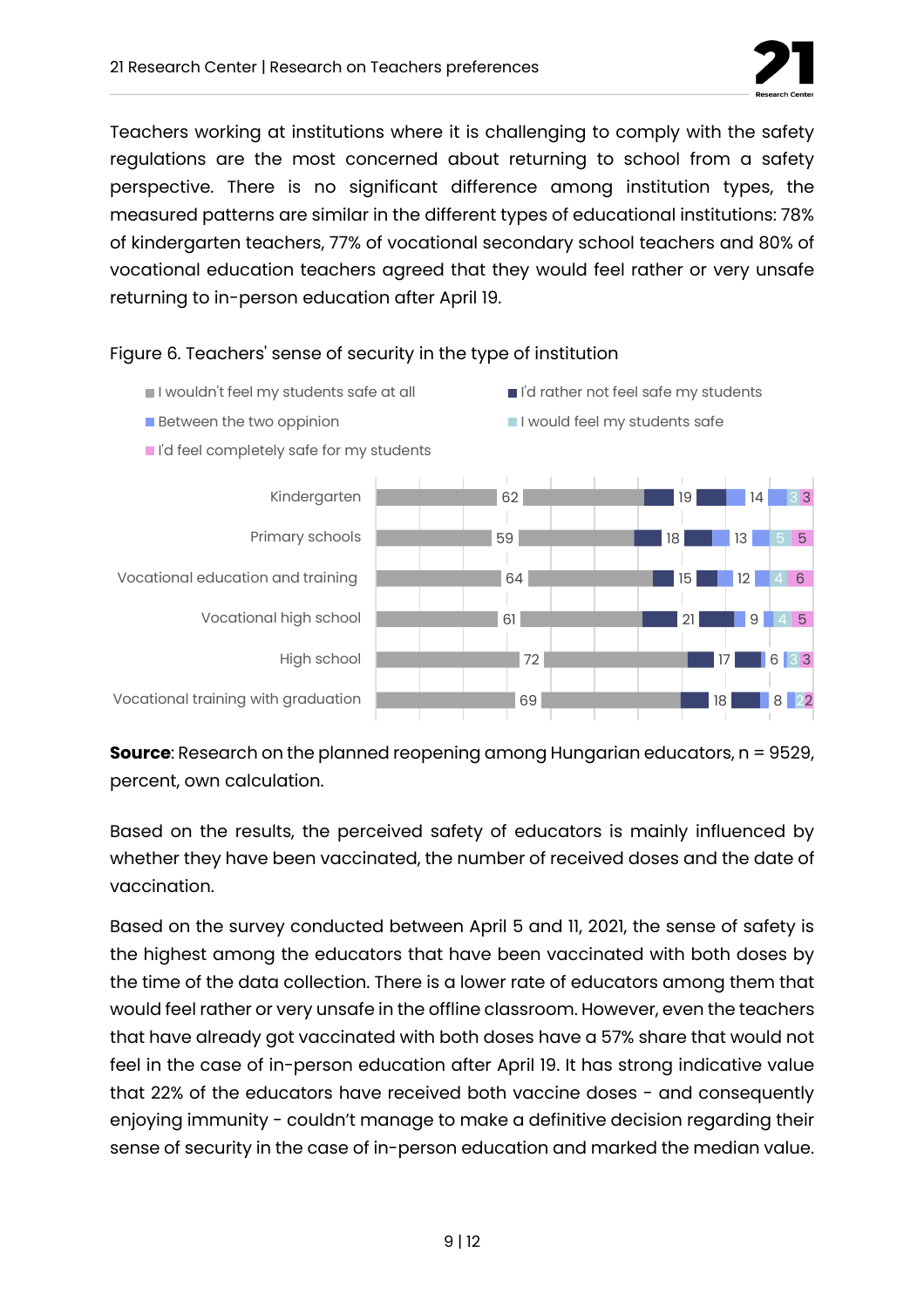

#### Figure 7. Teachers' sense of security in the distribution of vaccination status



**Source**: Research on the planned reopening among Hungarian educators, n = 9529, percent, own calculation.

There is a similar pattern among the educators that received the first vaccine dose before the data collection (April 5, 2021): more than two-thirds (75% and 77%) agreed that they would feel rather or very unsafe in the classroom. Nevertheless, the rate of educators that prefer returning to face-to-face teaching is not higher among those that enjoy partial immunity after their first vaccine.

The highest rate of educators that would feel rather or very unsafe in the offline classroom is among those that are registered for the vaccine but have not received it yet. 80% and 87% of the teachers in these two categories would feel rather or very unsafe in the case of in-person education and there is only a negligible (6% and 4%) rate with a high sense of safety.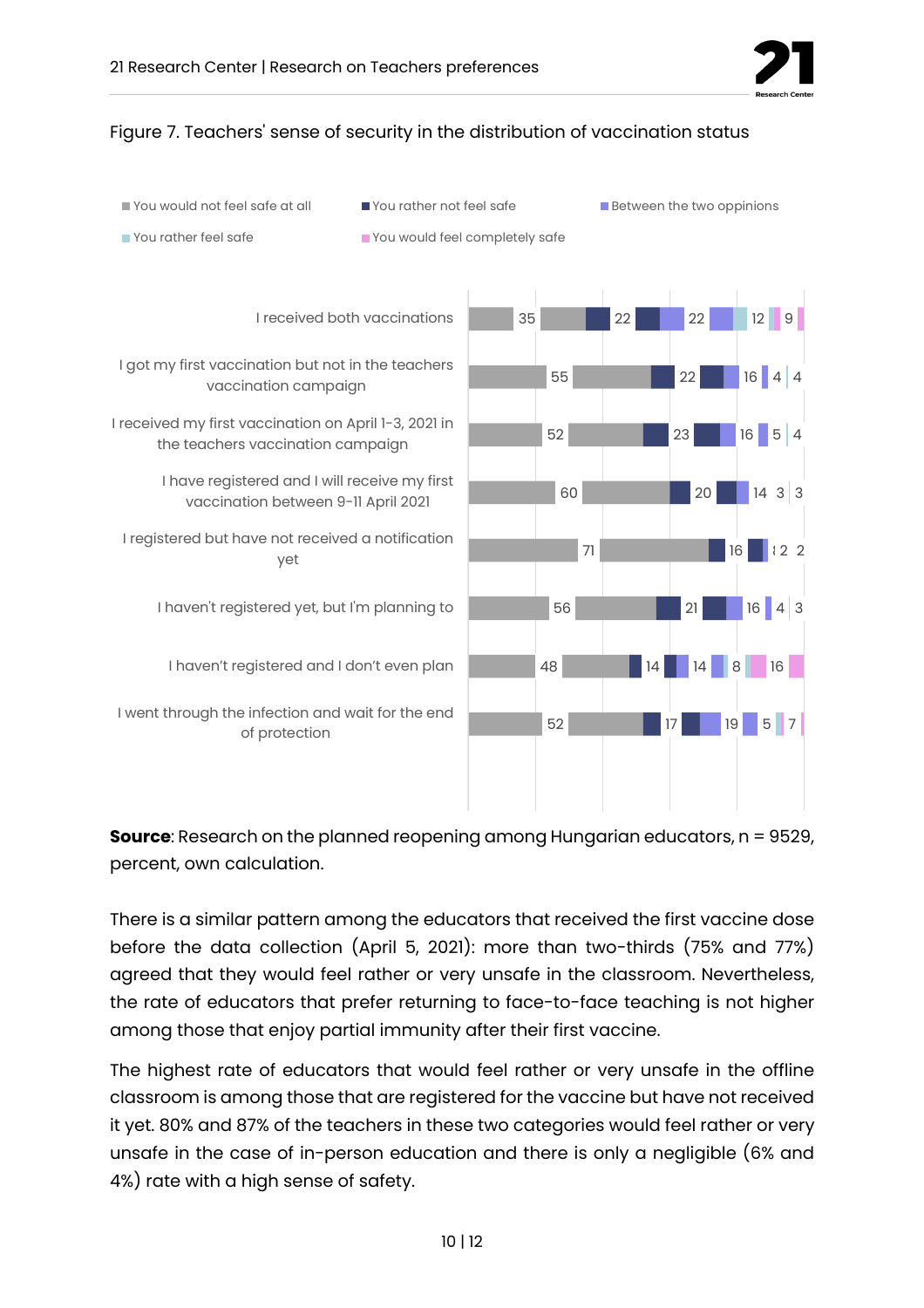

Not all the educators indicated during the data collection their willingness to be vaccinated. 77% were concerned about their own health among those that are willing to be vaccinated but haven't indicated it yet. The rate is somewhat lower (62%) among those that are not willing to be vaccinated, and they also have a higher sense of perceived safety considering in-person education.

# **Sense of Safety for Students in Case of the Planned Reopening**

In case of reopening on April 19, Hungarian teachers would fear that their students are even less safe from an epidemiological point of view than themselves. 81 percent of the educators responded that their students would not be at all, or would rather not be safe in in-person education, 8 percent said they would have their students more or completely safe, and 12 percent chose the third response considered as neutral when answering the question.

We do not experience any discrepancies according to the regional breakdown, the educators working in the South Transdanubia region expressed their concerns over their students being in danger just as much as their colleagues living and working in the Northern Great Plain. We detected the same by age groups: the youngest educators, up to 29 years old, feel their students safe similar as their elder colleagues, with 77–82% responding that their students would not be at all, or would rather not be safe in case of reopening during their work. There are slight differences in the safety status of students by type of institutions: according to the results teachers working in grammar schools percieve their students' health at risk the most, among them the proportion is 7 percentages higher (89%) of those who responded would not feel safe at all, or would rather not feel safe.